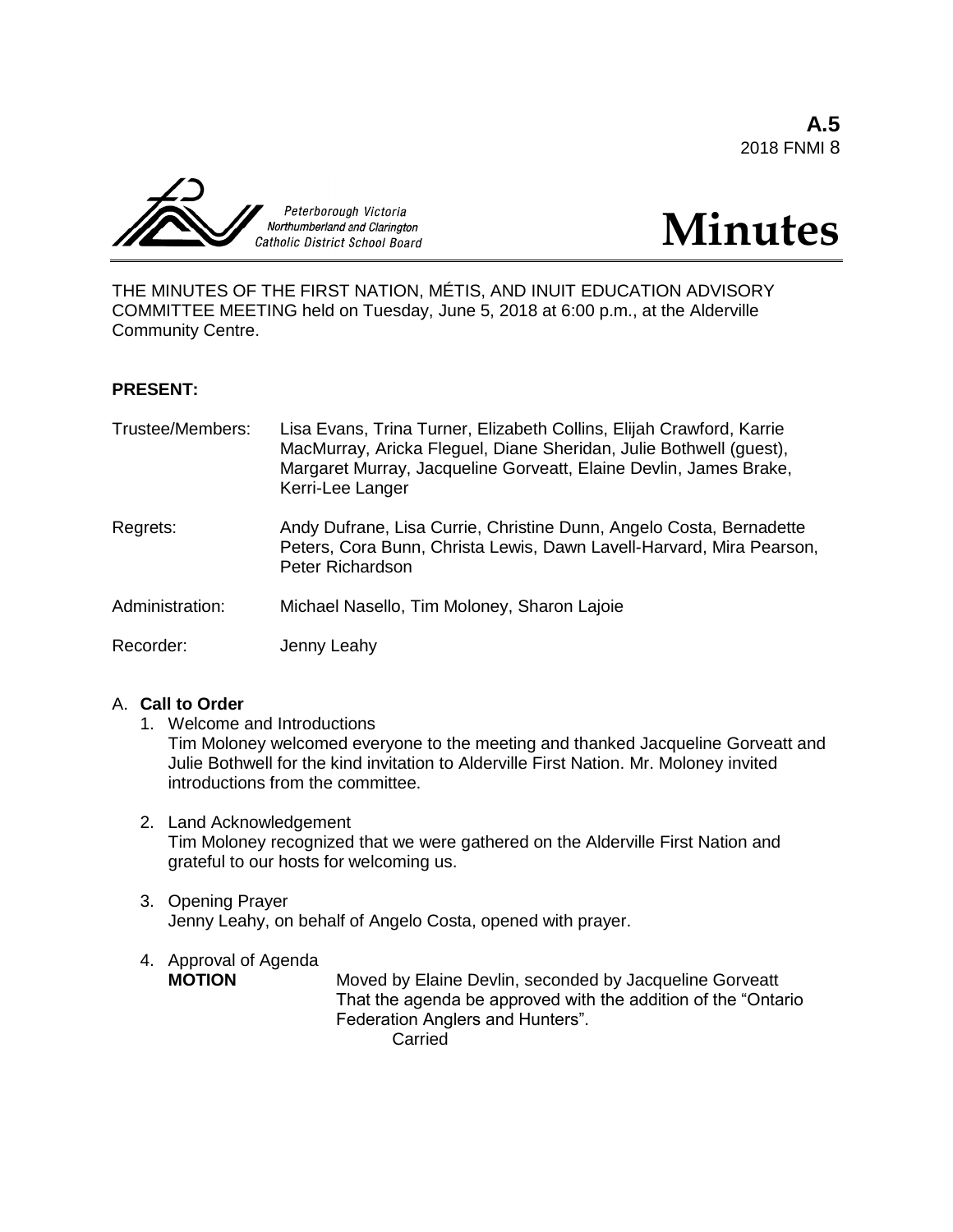5. Approval of the Minutes of the Meeting held on March 6, 2018

**MOTION** Moved by Lisa Evans, seconded by Trina Turner That the Minutes of the Meeting held on March 6, 2018 be approved as presented. **Carried** 

- 6. Business Arising from the Minutes
	- Committee Terms of Reference this document was shared and input provided by the committee at the last meeting in March. This document will be included on the September agenda for additional input.
	- Grandfather Teachings Michael Nasello has been gathering feedback on this document. He will share it with the committee again to request additional input.

## B. **Presentations/Discussions**

1. Presentation by Alderville First Nation

Jacqueline Gorveatt introduced Julie Bothwell, Councillor with Alderville First Nation. Julie welcomed the committee members on behalf of Chief James Marsden and brought greetings from the entire Alderville community. Julie shared information about the community, including the many services offered.

The community is very active, hosting annual picnics, regattas, and PowWow, where the elders are teaching the younger generations the traditional ways such as wild rice gathering, hunting, dancing, singing, and drumming. Julie stressed the importance of educating, not only First Nation youth, but also non-Indigenous people, of the cultures and traditions of the First Nation. It is important to remember that it takes time to accomplish these changes but by continuing to make connections, and coming together on a common ground, this will be accomplished.

2. Report/Update from Community Partners (15 minutes)

#### Curve Lake First Nation - Aricka Fleguel

Curve Lake School has just completed a comprehensive evaluation, which is required every five years for all First Nation schools in order to maintain federal funding. The draft evaluation noted that Curve Lake is a model school, having implemented changes as recommended in the last evaluation.

Naturalizing playground – The playground is being renovated. The school will retain the climber and the swings, but will be adding fallen log structures, areas for fine motor and quiet play, as well as a Wigwam and log tunnels.

"Hope in the Darkness" National Walk for Youth Mental Health is a cross-country walk for youth mental health led by youth and police officers from across the country. The walk provides police officers and youth with the opportunity to take a stand on youth mental health and the supports that are needed nationally. Sergeant Kevin Redsky began walking on April 1, 2018 in the Eastern portion of Canada. On May 15, 2018, Senior Constable Robert Campbell began his journey in the Western portion of Canada.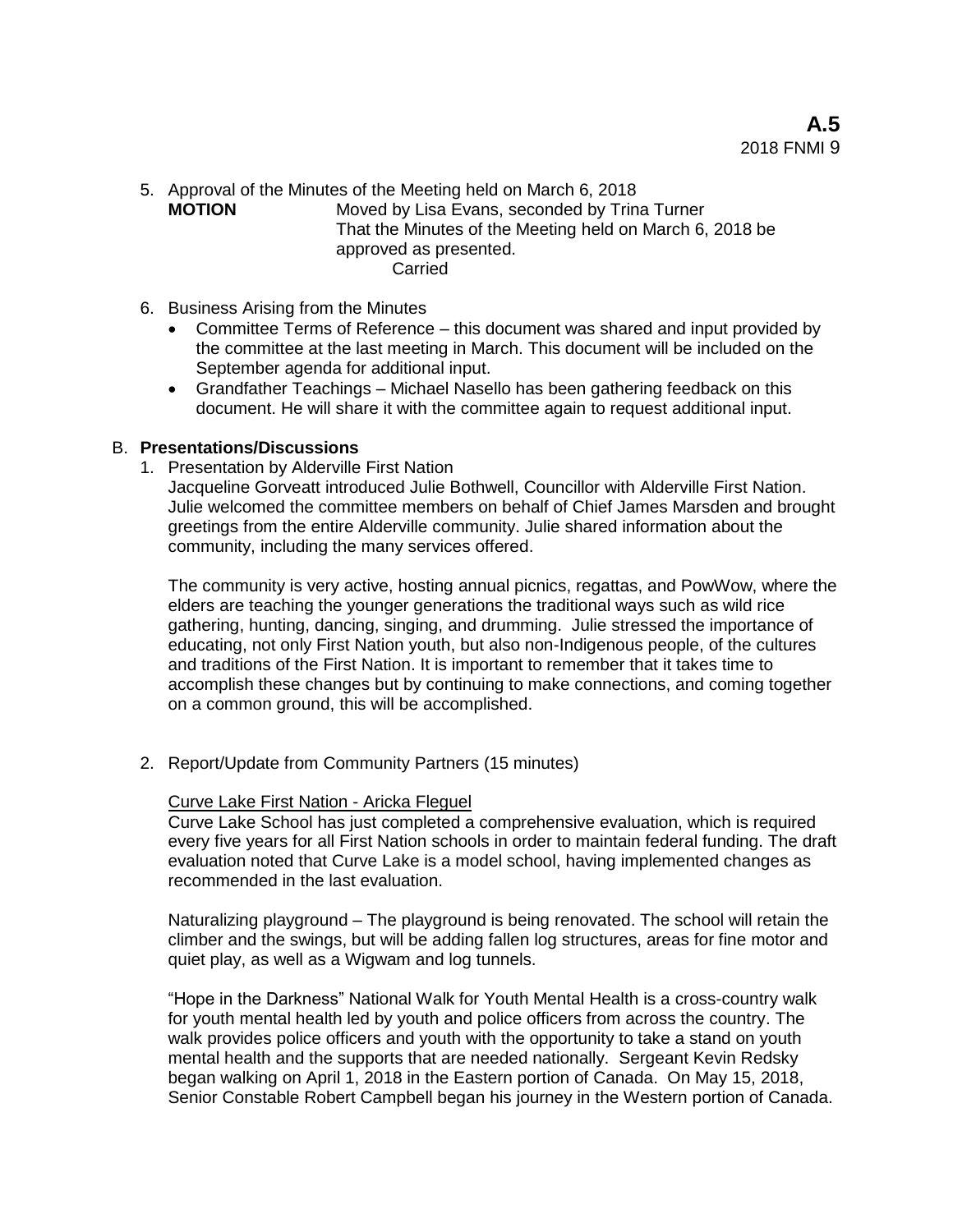Both officers currently hold positions with the Anishinabek Police Service Curve Lake Detachment. On Monday, June 11, Youth from Curve Lake First Nation will be meeting up with Kevin in Petawawa.

Language Conference – Curve Lake First Nation is hosting a Language Conference in the community in July.

## Hiawatha First Nation – Karrie MacMurray

Parent Education Workshop – The workshop was held in April, and was hosted by People for Education. Parents found this to be very productive. There was a strong guest speak who provided information to help parents to support their children to be more successful at school.

PowWow – May 19-20 – This was a great success and the weather did not hinder the event.

2<sup>nd</sup> Annual Grandfather Teachings Awards – June 1. The concept was developed to formally acknowledge members of the Hiawatha First Nation Community. The ceremony was semi-formal and was held at the Peterborough Curling Club. New this year was an Ancestor Award, which acknowledges and pays homage to those that came before us and recognizes the work brought to the community. This year's recipient was the late George Howard. Mr. Howard was instrumental in advocating for curriculum changes implemented in the 1980's.

2018 graduates – Hiawatha First Nation does not have any on reserve Grade 8 Graduates for the 2017–2018 school year.

Alderville First Nation – Jacqueline Gorveatt 24th PowWow – July 14-15 – Theme: Honouring the Fire, Honouring the Water.

Annual Education Student Awards – July 7 – This awards program recognizes youth of all ages, from both public and Catholic school boards. If PVNC is interested in helping distribute awards, please contact Nancy Marsden Fox at the Administration Office.

Community Picnic – June 24, 11:00 a.m.-3:00 p.m.

Summer Job Opportunities - There are still lots of summer jobs available for youth in the Alderville Community.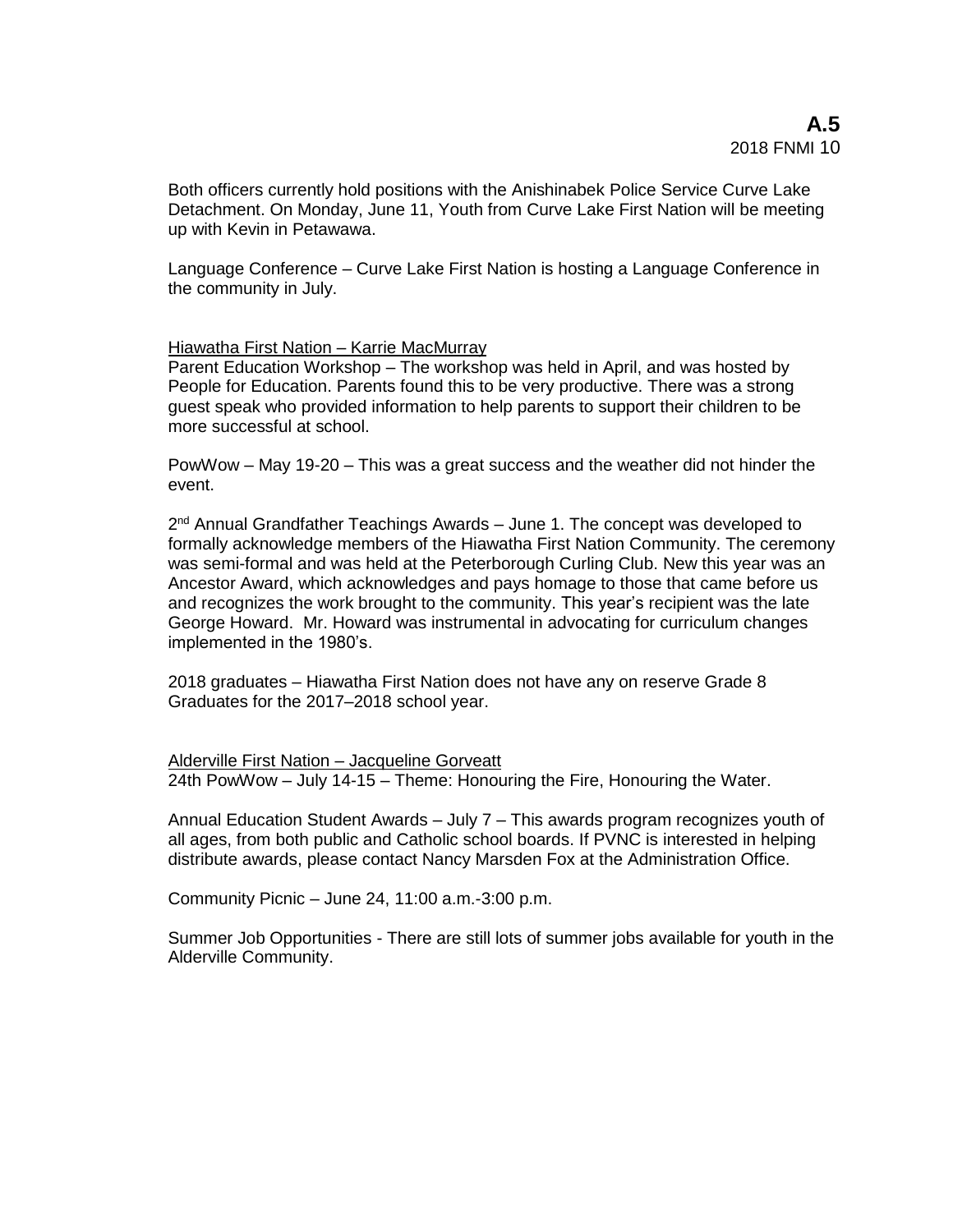Nogojiwanong Friendship Centre – Diane Sheridan Summer – Cultural Camps are being held at the Centre and are being offered for children ages 6-12 and 12-18.

Summer Craft Show – July 7, 2018

Summer Job Opportunities – positions are available for students to help with child care.

All event information is posted on the Centre's website at http://www.nogofc.ca/events/2018-07/.

## 3. Honouring [Indigenous Education in PVNC](https://spark.adobe.com/page/e0Lla2P5gwUsq/)

Sharon spoke to some of the events and activities highlighted in this newsletter.

4. Revised FNMI Voluntary Self-Identification Administrative Procedures and brochures/posters

Sharon Lajoie introduced the Administrative Procedures and the brochure. First Nation and Métis community partners were invited to participate in revising the Administrative Procedures, originally from 2009.

The administrative procedures were accepted by the Policy Development Committee at the meeting held on May 28.

The committee was asked to review the brochure and provide feedback. The document will be revised as per the feedback provided and brought back to the September meeting.

5. Revised First Nation, Métis and Inuit Studies Curriculum (secondary) and Revised Social Studies (gr. 4-6) and History Curriculum (grades 7, 8 and 10)

Sharon provided an update regarding the revised curriculum. The revised Social Studies and History curricula will be implemented in September 2018 and the First Nation, Métis and Inuit Studies curriculum, while it is expected to be available for September 2018, implementation is not mandatory until 2019.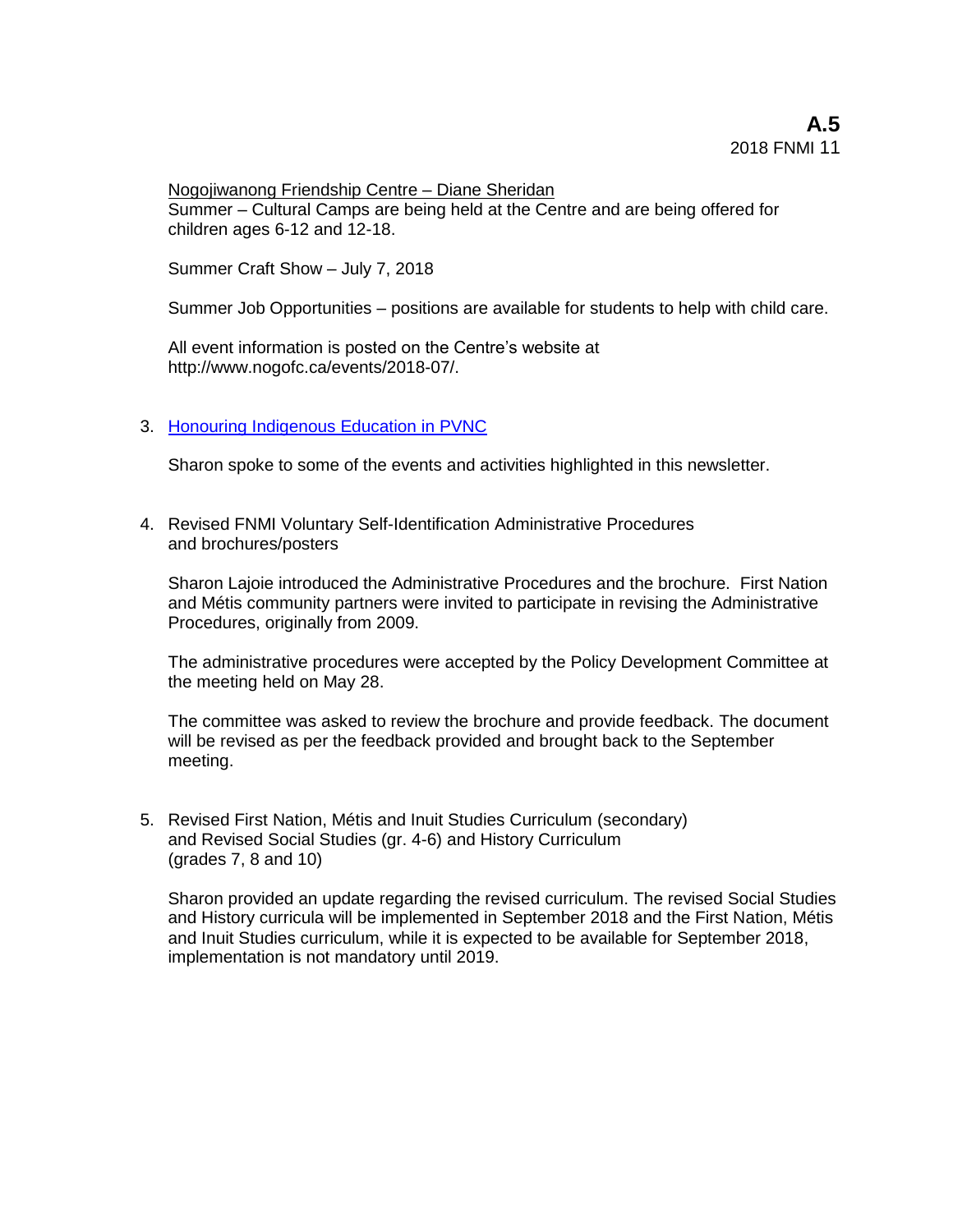6. 2018-19 Board Action Plan

The intention was for members to rotate through each pillar, but due to time constraints, members were only able to give input at one or two pillars. Sharon Lajoie will share the document to solicit more feedback to support planning for the 2018-19 Board Action Plan.

7. Ontario Federation of Anglers and Hunters

Tim explained the parent concern brought to his attention in May. The concern caused us to pause and reflect on our association with the Federation.

The committee discussed the concern.

#### C. **Informational Items**

1. First Nation, Métis and Inuit Education Advisory Committee Recruitment for Parents, Students and Educators

Memo was sent to staff in June. A banner ad was included on the Board website and an ad placed in school newsletter to attract parents and students.

2. Student Leadership Gathering - October 2-4, 2018 at the Ontario Educational Leadership Camp (OELC)

Planning is underway with the York Region DSB, Kawartha Pine Ridge DSB, Simcoe County DSB and PVNC Catholic District School Board. The Camp will be held in October and approximately 10 students in grades 7-10 from PVNC will be able to participate. More information will be forthcoming in September.

3. Summer Institutes - Indigenous Cultural Competency Training (ICCT) Cycle 2 and 3 - August 22 and 23, 2018 - Catholic Education Centre

Opportunities to any staff and members of the FNMI committee

4. Walking the Path Facilitators Training - August 27-29, 2018 - Holy Trinity Catholic Secondary School, Courtice

The session in August will be facilitated by the OPP. Everyone is welcome. Please let Sharon know if you are interested.